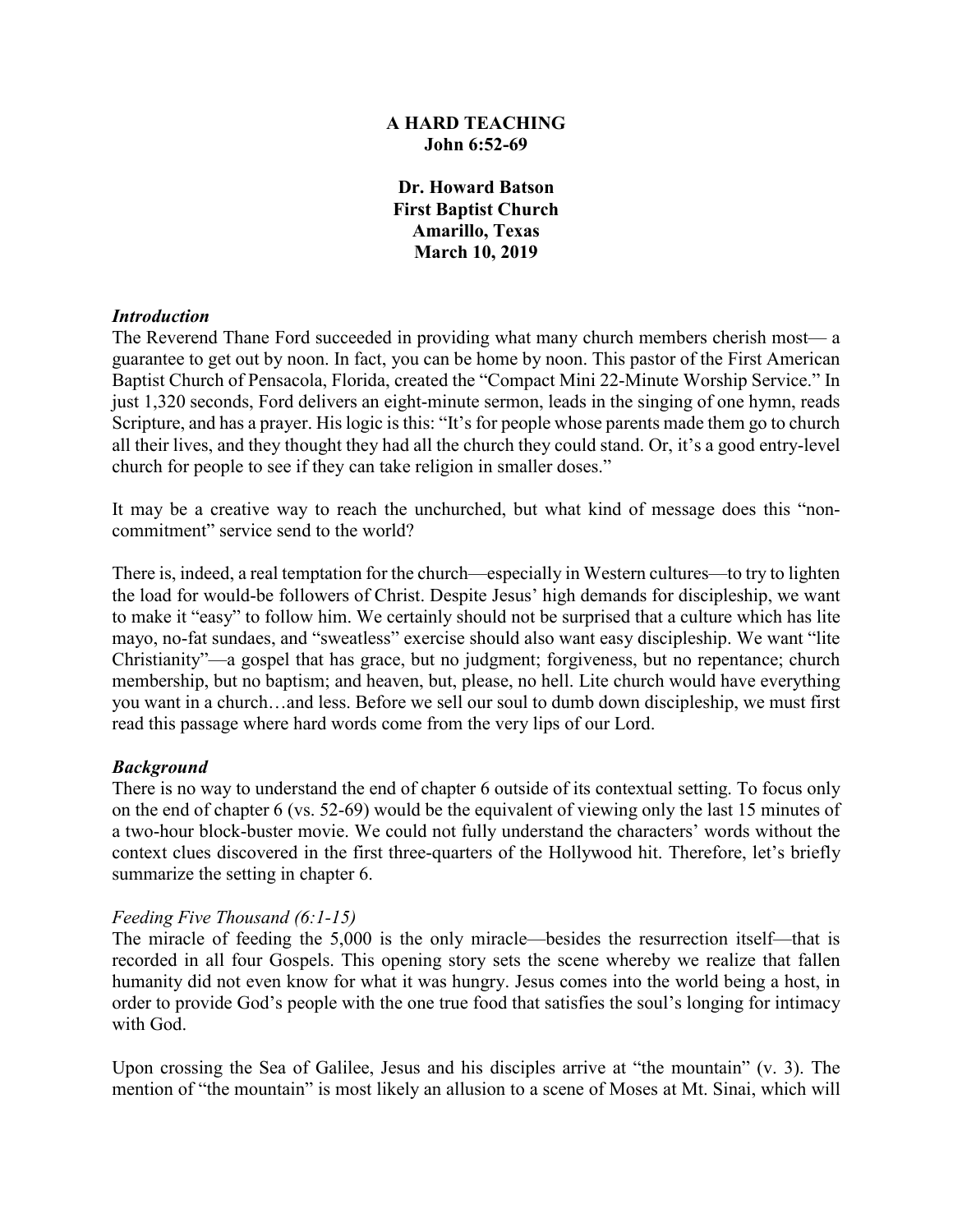be, once again, referenced in verse 31-33. We also learn that it is Passover time. The season reminds us of the first Passover when God liberated his people from slavery and fed them "bread from heaven" during the wilderness wanderings (Exodus 16). In John 6, we have a new Moses (Jesus), a new Exodus (freedom from death), and a new "bread from heaven"—Jesus himself.

Testing Philip, Jesus inquires as to how they might possibly buy bread for such a large gathering. Philip is stumped, confessing that a half year's salary would not even provide enough money to feed this multitude.

Andrew, however, has located a lad with five barley loaves and two fish. But even Andrew realizes that the little lunch of the lad is completely insufficient when there are so many mouths to feed.

With unwavering authority, Jesus instructs the disciples to prepare for serving the meal by seating the crowd. Taking the bread and fish, Jesus gives thanks to God and then provides the people with an "all you can eat" affair.

In verse 14, we see that John presents this act as a "sign"—the fourth in this Gospel (see 2:11; 4:54; 6:2 for the first three signs). The signs in John's Gospel serve to point men to God. Rather than seeing God, however, these men only saw the possibility of Jesus being "the prophet." In Deuteronomy 18:15, the people were told to expect a prophet who would be the greatest one of all. Earlier, in 1:20-21, John the Baptist had insisted that he was neither the Messiah nor "the prophet." This prophet was to be a second Moses, who would lead God's people out of slavery.

As usual, the men tried to remake the Messiah to meet their own expectations. With fierce nationalistic longings and looking for a leader who could revolt against Rome, they are prepared to make Jesus king (v. 15). As another Gospel attests, however, the prospect of an earthly kingdom was nothing more than a temptation of the devil, and Jesus would decisively reject it (Luke 4:5- 8).

Avoiding the king-makers, Jesus slips away into solitude. In seeking to force Jesus to be the kind of king they want, they miss the true kingdom he offers.

### *Walking on Water (6:16-21)*

In a most brief account, John relates a story also found in Matthew 14:22-33 and Mark 6:45-52. The climax of this account occurs in verse 20, where Jesus says, "It is I." These words give the reader a hint of deity, that Jesus is like the God "I AM" of Exodus 3.

### *Bread out of Heaven (6:22-40)*

This section contains Jesus' discourse on the bread of life. The same crowd that had completely misunderstood Jesus' miraculous feeding of the 5,000 seeks him again for their own purposes. Though they could not comprehend how Jesus had crossed the sea without a boat, they were glad to find him when they reached Capernaum. Almost immediately, Jesus gets to the meat of the matter, "Do not work for the food which perishes, but for the food which endures to eternal life, which the Son of Man shall give you..." (v. 27). Jesus' reference to spiritual food, as opposed to physical, reminds us of his conversation with the woman at the well. He tried to get her to focus on "a well of water springing up to eternal life" rather than the water in the well (4:14).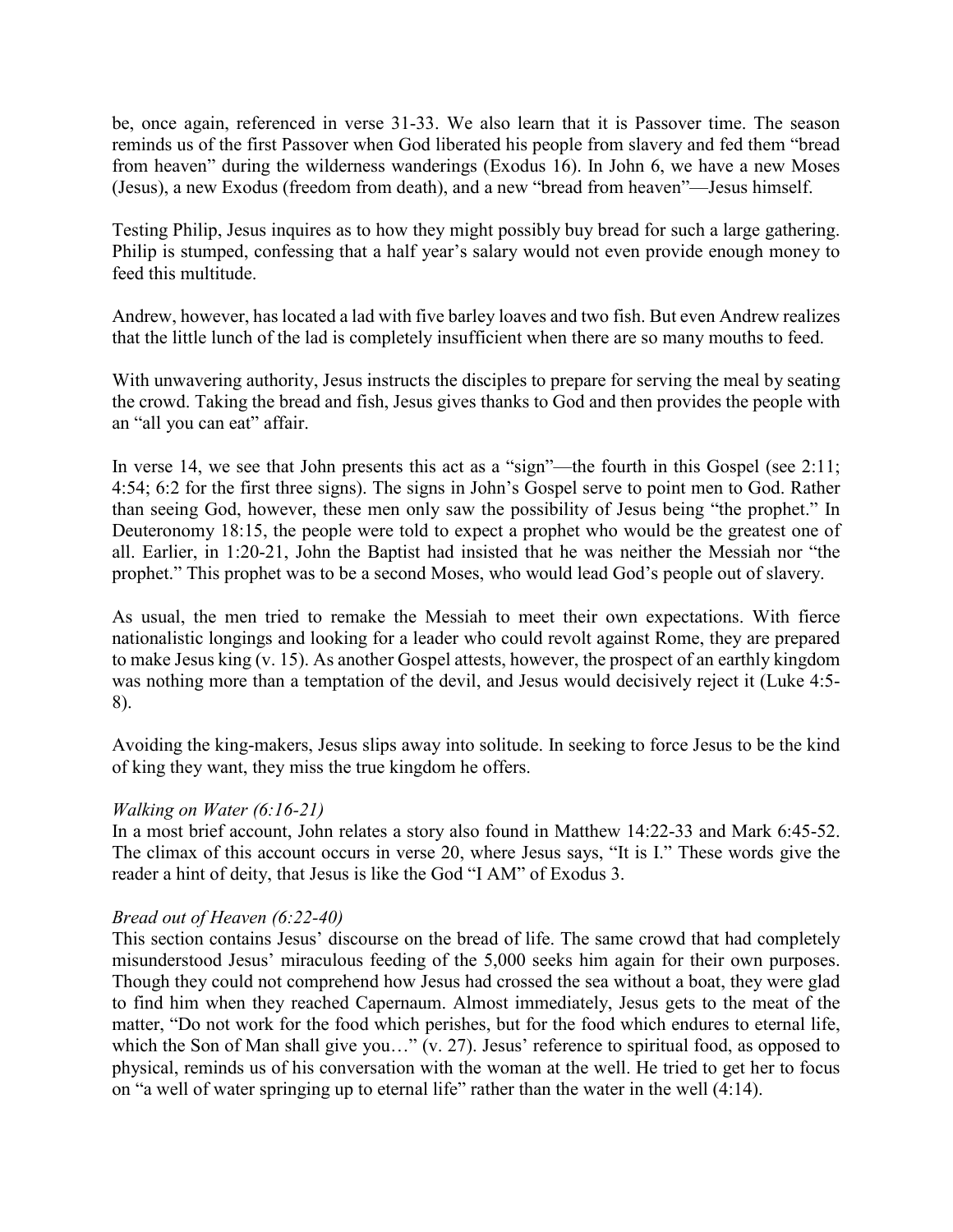Since Jesus presents himself as the "sent" one (v. 29), the crowd asked him to confirm his claims by showing them a sign. This demand must be understood against the background of a Jewish expectation that when the Messiah finally arrived, he would renew Moses' miracle of providing manna. Having just recently had their stomachs filled by the miraculous feeding, the multitude is ready for a permanent supply of manna. Jesus, however, is trying to get the people to see beyond their stomachs—to see that he is the true bread of life.

In verse 35, we have the very first "I am" saying of John's Gospel. These unique pronouncements in John's Gospel have clear overtones of divinity. The words echo Exodus 3, where God informs Moses, "'I AM WHO I AM'; and He said, 'Thus you shall say to the sons of Israel, "I AM has sent me to you""" (Exodus 3:14).

Each time Jesus says "I am…" in John's Gospel, he reveals an important piece about his person and his ministry. By saying "I am the bread of life," Jesus is revealing that he himself is the real food, the only true spiritual nourishment that sustains life forever. Showing his unique relationship and harmony with the Father, Jesus states seven times in this chapter that he has, in fact, come down from heaven (verses 33, 38, 41, 42, 50, 51, 58). Likewise, he makes clear that he is the one who will raise up those who are God's on the last day (verses 40, 44, 54). The salvation Christ brings is no untouchable hope. Ultimately and finally, Jesus has a sure grip on his followers and will physically raise them up into God's kingdom on the last day.

## *Words to the Jews (6:41-51)*

The Jews respond negatively to Jesus' assertion to be the true bread which has come down out of heaven. Jesus' words were neither what the crowd expected nor wanted. These Jews, like their forefathers, were rejecting God's messenger, God's agent, and, therefore, actually rejecting God himself. As one commentator put it, with their grumbling they preserved the genuine succession of unbelief. They assert that Jesus did not come down from heaven but, in fact, was the son of Joseph (v. 42). Like Moses rebuking the children of Israel for their grumbling (Exodus 16:7-8), Jesus, likewise, calls upon them to cease their carping (v. 43).

In verses 48-50, Jesus restates his clear claim to be "the bread of life." Unlike their fathers who ate manna in the wilderness and died (v. 49), those who partake of the "bread of life" will eat, but not die. "Believing in" Jesus and "coming to" him (verses 35, 37, 44, 47) are now captured with the imagery of eating.

Most shockingly, Jesus claims, "I am the living bread that came down out of heaven; if anyone eats of this bread, he shall live forever; and the bread also which I will give for the life of the world is My flesh" (v. 51). The language "came down" is in the aorist tense, pointing to a single act in history—the incarnation (1:14). Likewise, the verb "eat" is in the same tense and refers to the act of accepting Christ. Any man who takes the decisive action to accept the Christ who came down in the incarnation will live forever. Speaking bluntly, Jesus refers to his "flesh," a clear reference to his coming crucifixion on Calvary.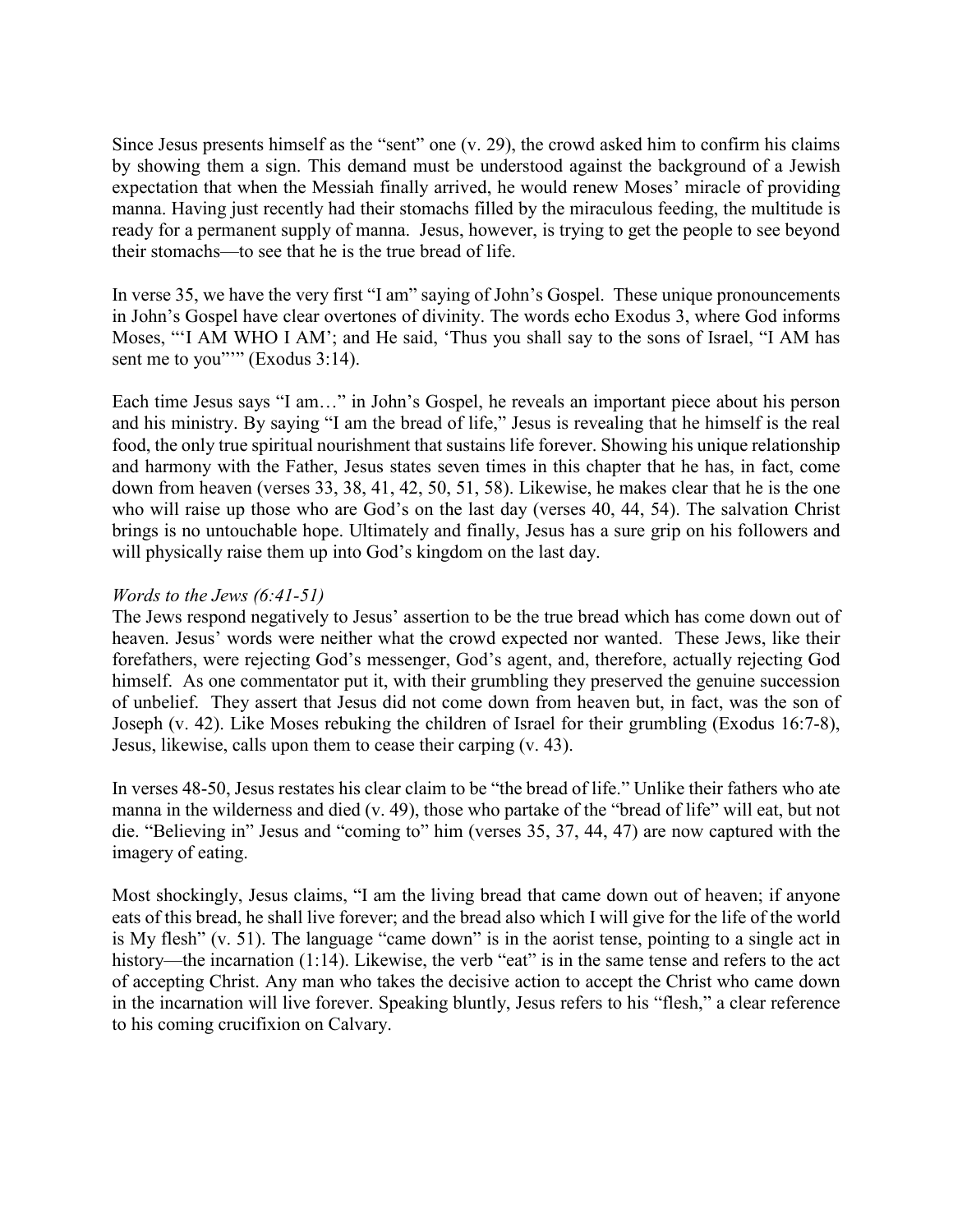### **Eating Flesh and Drinking Blood (6:52-59)**

Like their forefathers, who not only "grumbled" (Exodus 16:2), but also "argued" with Moses, putting God to the test (Exodus 17:2), the Jews spar with Jesus in order to test him. Rather than retreat, Jesus reasserts his shocking statement, "Unless you eat the flesh of the Son of Man and drink His blood, you have no life in yourselves…" (v. 53-54).

Jesus could hardly have been clearer. Those who do not eat and drink the Son of Man have no life. Obviously, Jesus is not making a reference to cannibalism, but using a metaphor by which to communicate that men must take Christ into their innermost being. By using the ideas of flesh and blood, moreover, he is foreshadowing his death on the cross. Flesh and blood separate at the point of death. If the Jews had been offended before, they are even more so now, for the Jews were explicitly forbidden to eat blood (Genesis 9:4; Leviticus 17).

As we partake in the death of Christ, we partake in the eternal life that his sacrifice brings. Again, we find another reference to being raised up "on the last day." While there are certainly some present tense aspects to eternal life, the climax of that life is found, indeed, in being raised to life on the last day (v. 54).

While the Lord's Supper had not yet been instituted, this passage is clearly an allusion to eating the bread and drinking the cup. The emphasis is not the elements themselves, but looking beyond the Lord's Table to the work of God in the broken body and shed blood of Jesus. Unlike the fathers who ate manna in the wilderness and died (v. 49), the true food found in Christ, and in Christ alone, provides us with eternal life (v. 55-57).

Moving beyond the metaphor and indicating the true nature of intimacy, Jesus finally says, "The one who eats my flesh and drinks my blood remains in Me, and I in him" (v. 56). To eat his flesh and to drink his blood is to possess a mutual indwelling that occurs in the fellowship between the Messiah and the redeemed. The use of the term "remain" is interesting, because it serves as a central theme of this Gospel. We learn that (1) the Father remains in the son (14:10); (2) the Spirit remains upon Jesus (1:32-33); and (3) believers remain in Christ and he in them (15:4). The message of "eating and drinking" is now understood to indicate great intimacy—taking Christ within us.

Just as Jesus is the "living bread" (v. 51), the Father is now described as "the living Father" (v. 57). While Christ has direct access to the Father, believers receive life only as mediated through the Son.

Put plainly, Jesus offers the Jews real food and real life. By rejecting the offer of "flesh" and "blood," the Jews are rejecting God himself. This conversation, John at last informs us, took place during worship at a synagogue in Capernaum (v. 59).

# **Words to the Disciples (6:60-71)**

At last, Jesus turns to his disciples and speaks, even as he had spoken to the Jews. Throughout the early ministry of Jesus, folks flocked around him. Some were simply curious, seeking to see a miracle. Others were ready for full devotion, leaving friends and family behind to follow him. When John tells us Jesus is speaking to his "disciples," he is indicating an audience much larger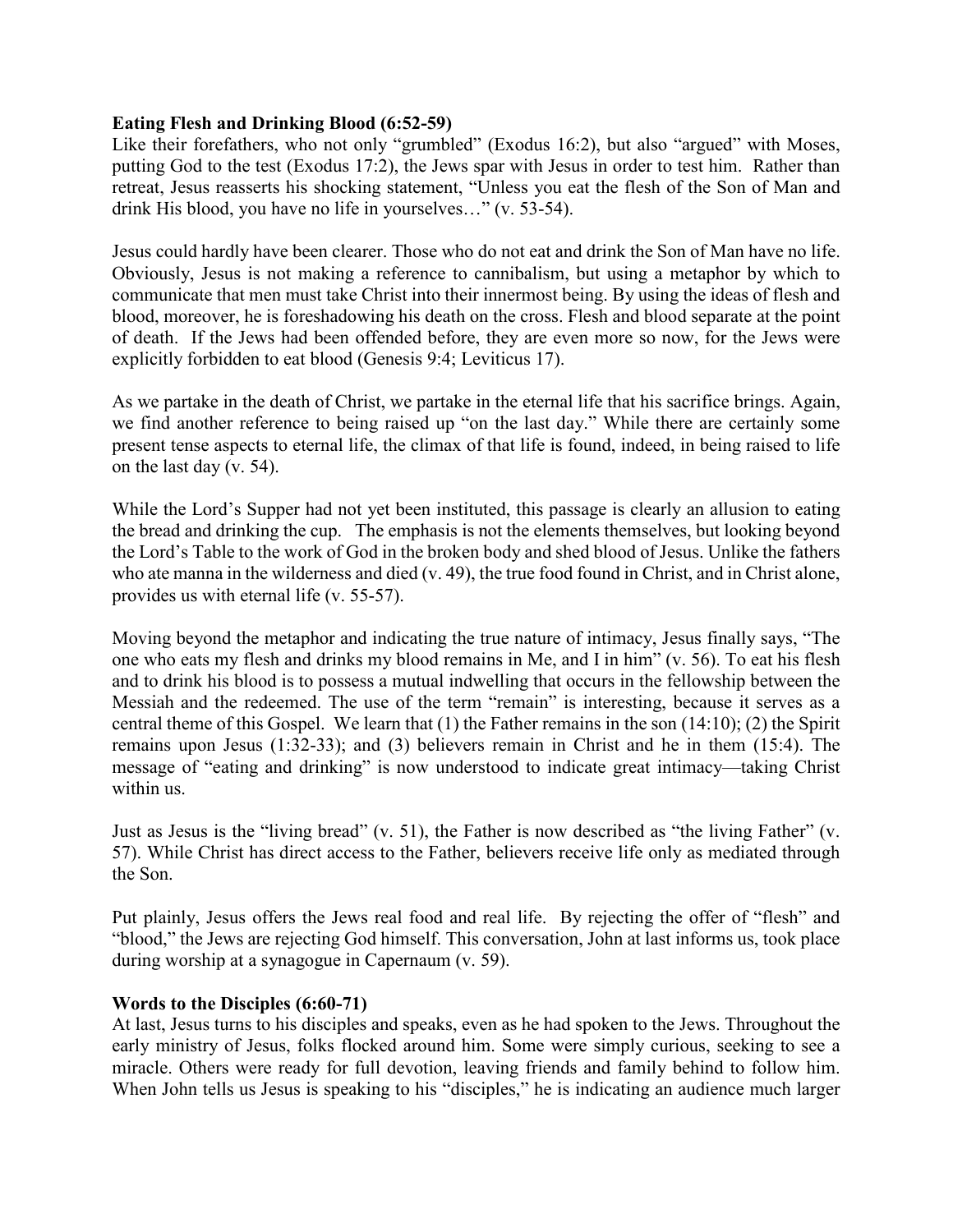than the twelve. Having heard Jesus' demand for full allegiance and intimacy, so much so as it could be described as eating his flesh and drinking his blood, his disciples object, "This is a difficult statement; who can listen to it?" (v. 60).

The problem is not so much that it is "hard" to understand, but, rather, it is hard to accept. Mark Twain once said it wasn't the parts of the Bible that he didn't understand that bothered him, but, rather, the parts of the Bible that he did understand! The disciples are feeling the same. Discipleship is now understood in terms of full intimacy and devotion. As Jesus sees his disciples grumbling just as the Jews had grumbled (compare verse 41 with verse 61), he addresses their hesitation, "Does this cause you to stumble?"

If the disciples actually see the Son of Man ascending to the glory where he was before, would they then be convinced? When they see the Christ ascend, they will know that "eating and drinking" are spiritual phenomena to be interpreted in light of Jesus' glorified status (v. 62). This idea of ascending, moreover, must also include the thought of the cross. In fact, John's previous reference to Christ's ascending (3:13) is a clear reference to the Son of Man being lifted up at Calvary (3:14).

Jesus indicates that his words cannot be understood by a "fleshly man," but, rather, only by one who is spiritual (v. 63). Despite the fact that the words of Christ bring life, there are some who will reject him (v. 64). In fact, John used this opportunity to let us know that Jesus has always known who will actually believe him and who will reject him.

We are reminded again that salvation is completely authored by God. It is, indeed, impossible to come to Christ without the Father's giving us the grace to do so (v. 65).

Having heard the hard words of the Christ (v. 66), many of the disciples cease to follow him. They were seeking an earthly liberator, a messianic king, and were not so interested in the demanding intimacy with Christ that was required to bring eternal life. The requirements were just too much for them. When a disciple no longer walks with his rabbi, the disciple has officially resigned from both the messenger and his message. Having had hard conversations with both the Jews and the greater group of disciples, Jesus now turns specifically to the twelve and inquires, "You do not want to leave also, do you?" (v. 67). Despite the fact that the sayings of Jesus were hard for them, too, Simon Peter correctly observes that there is no one else to turn to, nowhere else to go. Jesus himself is the only one who has the words and way to eternal life. They have, indeed, believed and learned that Jesus is the holy one of God—meaning he himself is the Messiah.

Jesus closes this section by letting them know that even among the twelve there would be one who falls away. Peter had over-spoken his case. There was, in fact, one in the inner circle, one of the twelve, who would, likewise, walk away.

### *Conclusion*

Discipleship is all demanding. You cannot follow Jesus at a safe distance. While our humanity delights in having masses flow through the church, Jesus never takes delight in multitudes who only have a superficial interest in him. In fact, Jesus subjects those who desire to follow him to the most severe sifting process by making tremendous demands. Many in the crowds were simply